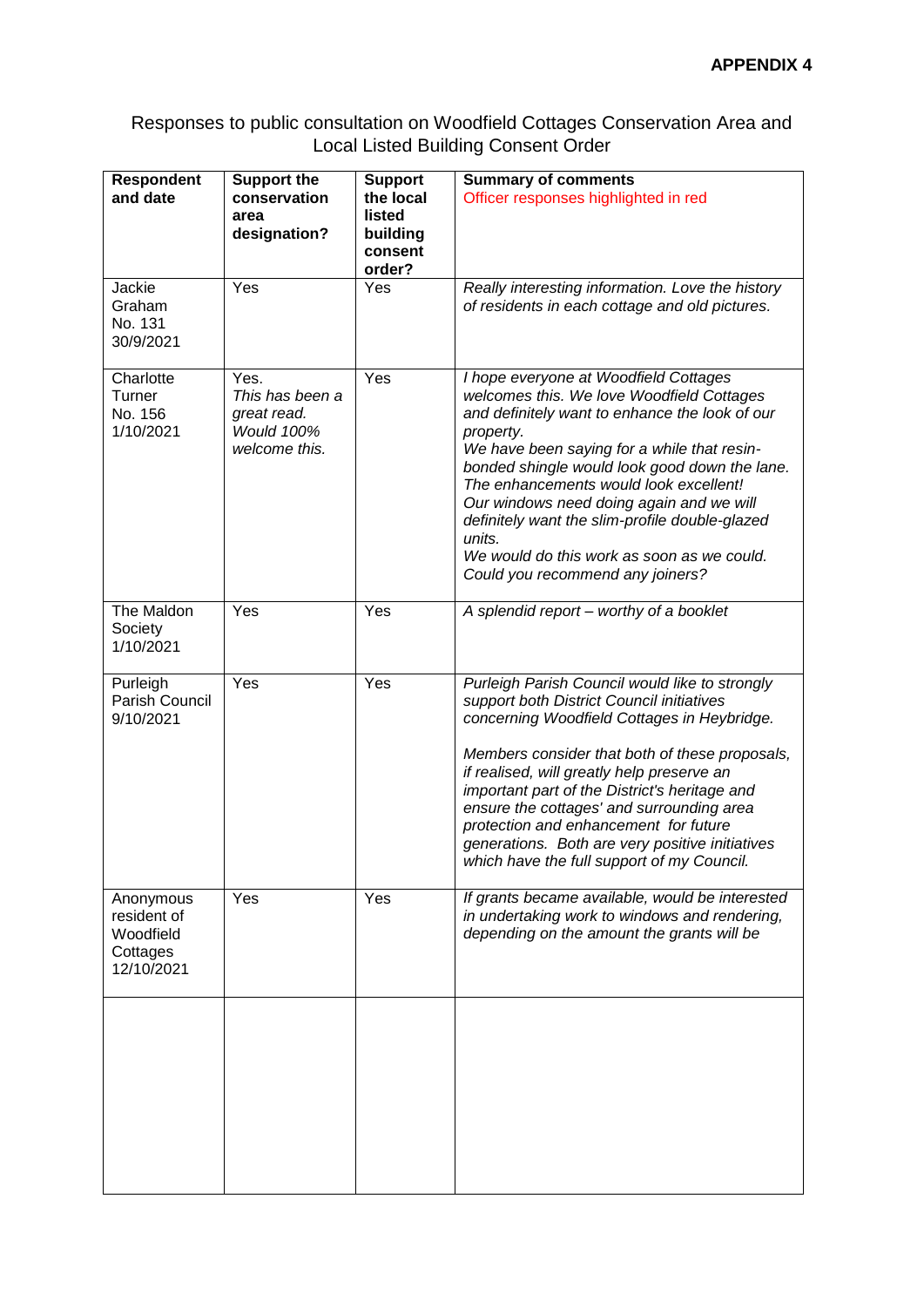| <b>Respondent</b><br>and date                                                       | <b>Support the</b><br>conservation<br>area<br>designation? | <b>Support</b><br>the local<br>listed<br>building<br>consent<br>order? | <b>Summary of comments</b><br>Officer responses highlighted in red                                                                                                                                                                                                                                                                                                                                                                                                                                                                                                                                                                                                                                                                                                                                                                                                                                                                                                                                                                                                                                                                                                                                                                                                                                                                                                                                                                                                                                                                                                                                                                                                                                                                                                                                                                                                                                                                                                                                                                                                                                                        |
|-------------------------------------------------------------------------------------|------------------------------------------------------------|------------------------------------------------------------------------|---------------------------------------------------------------------------------------------------------------------------------------------------------------------------------------------------------------------------------------------------------------------------------------------------------------------------------------------------------------------------------------------------------------------------------------------------------------------------------------------------------------------------------------------------------------------------------------------------------------------------------------------------------------------------------------------------------------------------------------------------------------------------------------------------------------------------------------------------------------------------------------------------------------------------------------------------------------------------------------------------------------------------------------------------------------------------------------------------------------------------------------------------------------------------------------------------------------------------------------------------------------------------------------------------------------------------------------------------------------------------------------------------------------------------------------------------------------------------------------------------------------------------------------------------------------------------------------------------------------------------------------------------------------------------------------------------------------------------------------------------------------------------------------------------------------------------------------------------------------------------------------------------------------------------------------------------------------------------------------------------------------------------------------------------------------------------------------------------------------------------|
| Paul<br>Hemsworth<br>and Michelle<br>Martin<br>21/10/2021<br>(owners of No.<br>134) | Yes                                                        | Yes                                                                    | We were very pleased to receive this proposal<br>and fully support it. We feel this will really serve<br>to protect Woodfield Cottages. Whilst our row of<br>cottages is in a reasonable overall condition<br>and example, we do agree the uniqueness<br>could be lost over time without intervention.<br>In our period of ownership, we have noticed that<br>the road and some other areas are deteriorating<br>with the original appearance being lost in some<br>cases. We feel that the conservation order<br>would help prevent any further loss of<br>originality.<br>In terms of improvements through grants if the<br>conservation proposal where successful we feel<br>that the external appearance of the properties<br>and road would give the greatest improvement.<br>Whilst resurfacing the road requires every<br>resident to agree, hopefully the offer of a grant if<br>it could be procured would make the proposition<br>amenable to residents. We feel road resurfacing<br>is essential to aesthetically enhance the<br>cottages. The gardens and outhouses would<br>benefit from improvements. Reinstallation of<br>period features such as cast-iron guttering and<br>lampposts would make the properties look<br>much more original externally. Undergrounding<br>electrical cabling would improve aesthetics and<br>safety and could be undertaken at same time as<br>road resurfacing. Demolition of unserviceable<br>garden sheds and the installation of coal<br>bunkers would be beneficial. [Some of these<br>works will be added to the list of enhancement<br>opportunities in the conservation area<br>document].<br>If current owner of No. 127 cannot fund critical<br>repairs, an open-market sale or purchase by<br>Maldon District Council could lead to the<br>creation of a museum like the Plotlands<br>Museum, Laindon.<br>If grants became available, we would wish to<br>undertake the following enhancements; break<br>up concrete in garden and lay lawn<br>(immediately), replace front door (short term),<br>reinstate sash windows and cast-iron guttering<br>(long term) |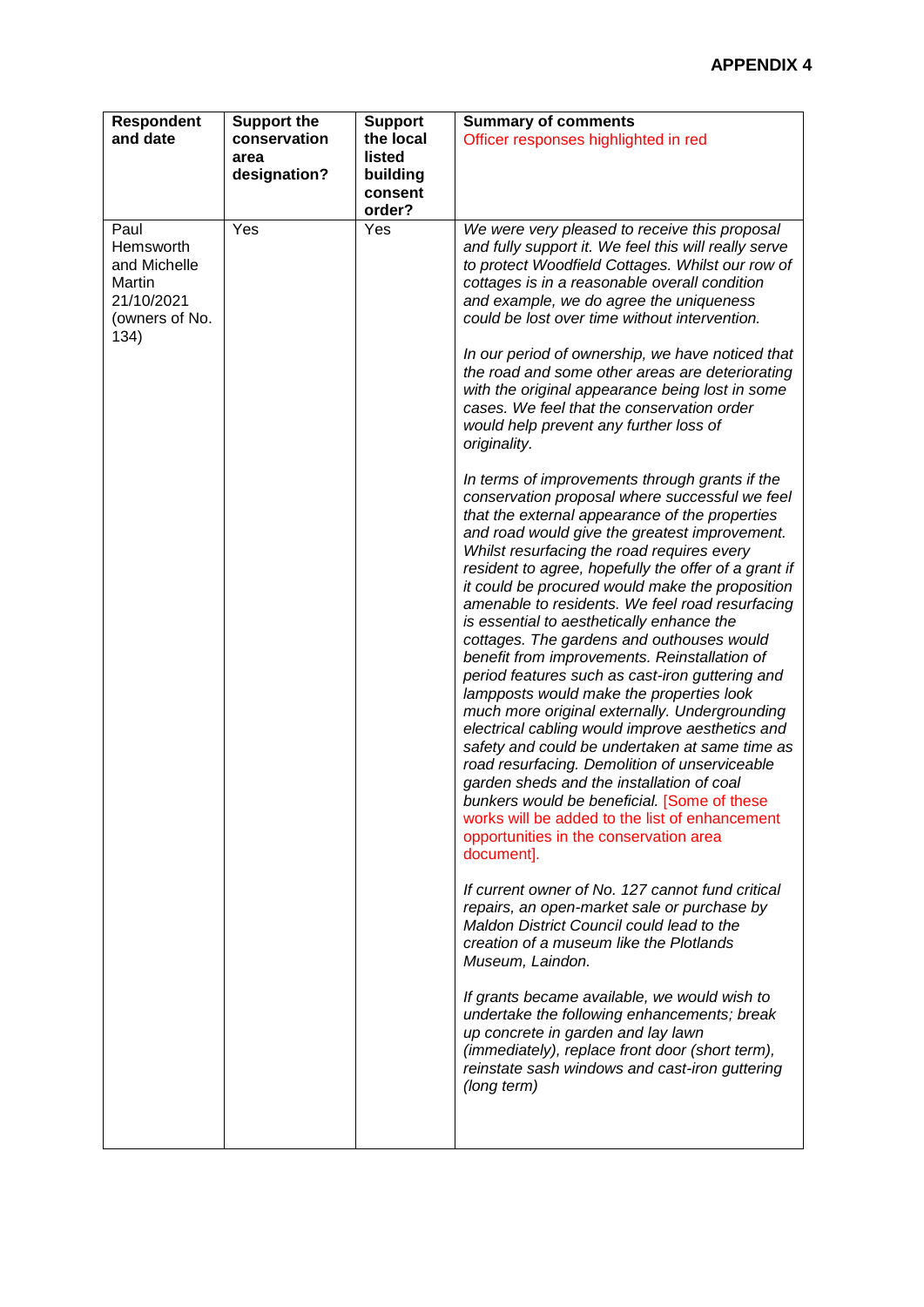| <b>Respondent</b><br>and date               | <b>Support the</b><br>conservation<br>area<br>designation? | <b>Support</b><br>the local<br>listed<br>building<br>consent<br>order? | <b>Summary of comments</b><br>Officer responses highlighted in red                                                                                                                                                                                                                                                                                                                                                                                                                                                                                                                                                                                                                                                                                                                                                                                  |
|---------------------------------------------|------------------------------------------------------------|------------------------------------------------------------------------|-----------------------------------------------------------------------------------------------------------------------------------------------------------------------------------------------------------------------------------------------------------------------------------------------------------------------------------------------------------------------------------------------------------------------------------------------------------------------------------------------------------------------------------------------------------------------------------------------------------------------------------------------------------------------------------------------------------------------------------------------------------------------------------------------------------------------------------------------------|
| Jackie<br>Graham<br>(No. 131)<br>26/10/2021 | Yes<br>I would agree<br>to encourage<br>enhancement        | Yes                                                                    | Agree with enhancement opportunities outlined in<br>conservation area proposal, but the high costs<br>involved would limit or restrict many.<br>Restoration of washhouses (i.e. reinstatement of<br>chimneys where they have been lost) and<br>ungrounding electricity cables would represent<br>additional enhancement opportunities not identified<br>in the document. [These works will be added to the<br>list of enhancement opportunities in the<br>conservation area document].<br>Would definitely apply for grants if they came<br>available. Would like to replace existing modern<br>windows with double-glazed sash windows as soon<br>as possible. Would also like to replace front door<br>and porch, although the cost would be a large<br>commitment.<br>Recommend compulsory purchase of No. 127 as it<br>is sadly in a poor state |
| Paul Rolfe<br>(No. 136)<br>5/11/2021        | Yes                                                        | Yes                                                                    | I believe that modest front porches and double<br>glazing should be allowed. These properties are<br>difficult to keep warm and any opportunity to<br>enhance their thermal value should be allowed.<br>If grants became available, would want to carry out<br>works to windows, doors, guttering, rendering and<br>repainting.                                                                                                                                                                                                                                                                                                                                                                                                                                                                                                                     |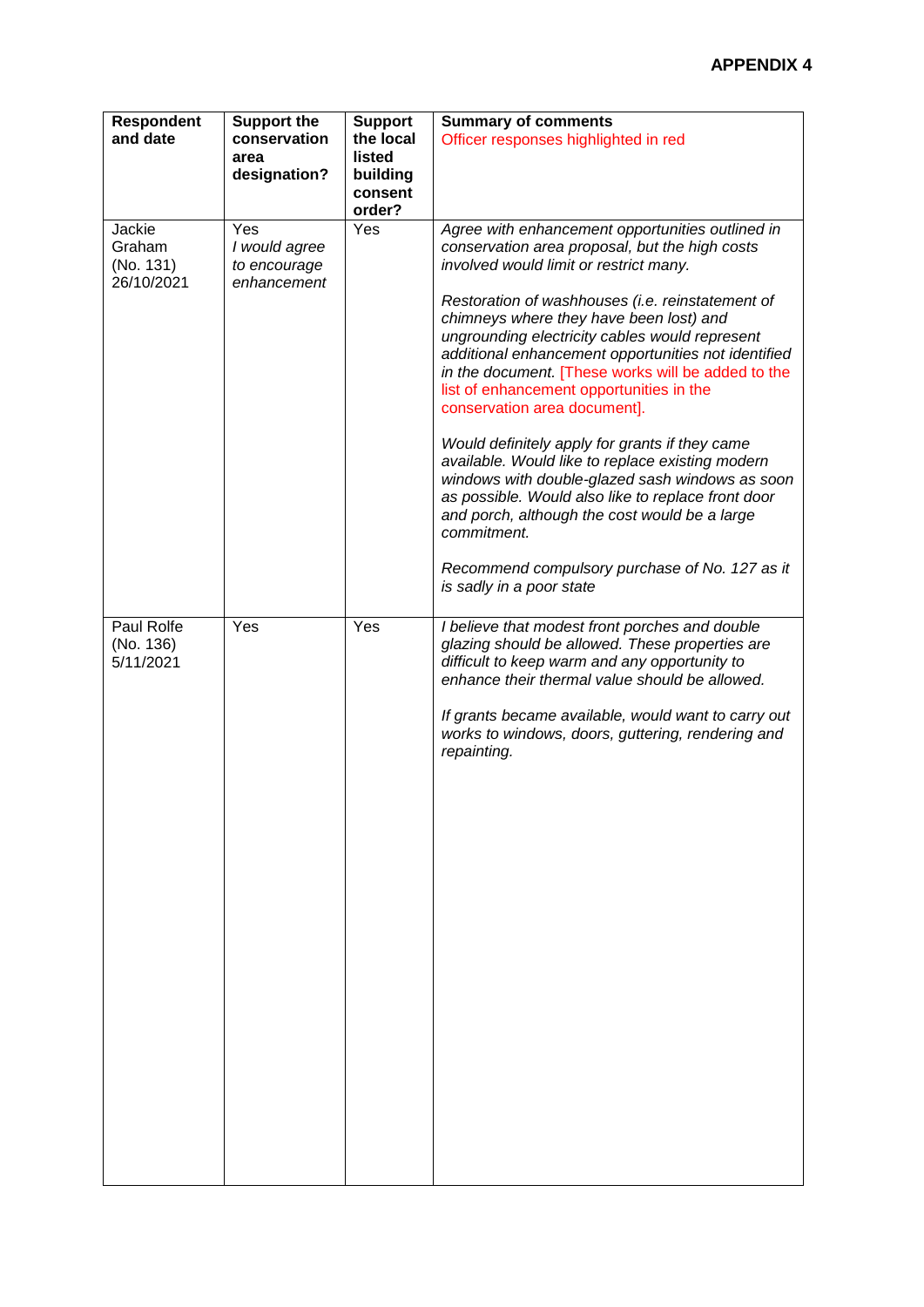| <b>Respondent</b><br>and date | <b>Support the</b><br>conservation                                           | <b>Support</b><br>the local | <b>Summary of comments</b><br>Officer responses highlighted in red                                                                                                                                                                                                                                                                                                                                                                                                                                                                                                                                                                                                                                                                                                                                                                                                                                                                                                                                                                                                                                                                                                                                                                                                |
|-------------------------------|------------------------------------------------------------------------------|-----------------------------|-------------------------------------------------------------------------------------------------------------------------------------------------------------------------------------------------------------------------------------------------------------------------------------------------------------------------------------------------------------------------------------------------------------------------------------------------------------------------------------------------------------------------------------------------------------------------------------------------------------------------------------------------------------------------------------------------------------------------------------------------------------------------------------------------------------------------------------------------------------------------------------------------------------------------------------------------------------------------------------------------------------------------------------------------------------------------------------------------------------------------------------------------------------------------------------------------------------------------------------------------------------------|
|                               | area                                                                         | listed                      |                                                                                                                                                                                                                                                                                                                                                                                                                                                                                                                                                                                                                                                                                                                                                                                                                                                                                                                                                                                                                                                                                                                                                                                                                                                                   |
|                               | designation?                                                                 | building<br>consent         |                                                                                                                                                                                                                                                                                                                                                                                                                                                                                                                                                                                                                                                                                                                                                                                                                                                                                                                                                                                                                                                                                                                                                                                                                                                                   |
|                               |                                                                              | order?                      |                                                                                                                                                                                                                                                                                                                                                                                                                                                                                                                                                                                                                                                                                                                                                                                                                                                                                                                                                                                                                                                                                                                                                                                                                                                                   |
| Stephanie<br>Reid (No. 150)   | In principle, on<br>the basis that<br>grant funding<br>is made<br>available. | In<br>principle             | Insufficient information in respect of grant funding,<br>required process and prioritisation has been<br>provided to support householders' understanding<br>during this consultation process. [Unfortunately, the<br>Council cannot apply for grant funding from Historic<br>England or establish the parameters for such<br>grants until the settlement has been designated a<br>conservation area]<br>Concern that grant funding would only relate to<br>replacement of modern windows to match original,<br>design not taking into account any flexibility<br>required to maintain modern living standards e.g.<br>fitted kitchens and bathrooms, also where listed<br>building consent has already been given. [Only<br>work which enhances the special character of the<br>area would be eligible for grant funding].<br>The Listed Building Consent Order imposes<br>excessive limitation in respect of individual choice<br>regarding paint colour for windows, number of<br>rooflights, and door furniture restriction. [The Local<br>LBC Order grants automatic consent for certain<br>works which would be sympathetic for all<br>properties. Alternative alterations could still be<br>pursued through the normal listed building consent<br>process.] |
|                               |                                                                              |                             | How will future opportunities for sustainable living<br>standards such as solar panels, air-source heat<br>pumps, and E.V. charging points be permitted or<br>supported? [Such works need to be considered on<br>a case-by-case basis through the usual listed<br>building consent process]. In addition, how will<br>alterations to address healthy living conditions e.g<br>mould and rising damp prevalent due to concrete<br>construction be supported & permitted? [Damp<br>problems are best diagnosed on a case-by-case<br>basis. Minor remedial works may not amount to<br>alterations requiring consent. The automatic<br>consent for double-glazed windows should help<br>reduce condensation]. Why can't large-scale<br>drawings be made freely available to support<br>householders with enhancements? [Some large-<br>scale drawings are included in the Local LBC<br>Order].                                                                                                                                                                                                                                                                                                                                                                        |
| <b>Respondent</b>             | <b>Support the</b>                                                           | <b>Support</b>              | <b>Summary of comments</b>                                                                                                                                                                                                                                                                                                                                                                                                                                                                                                                                                                                                                                                                                                                                                                                                                                                                                                                                                                                                                                                                                                                                                                                                                                        |